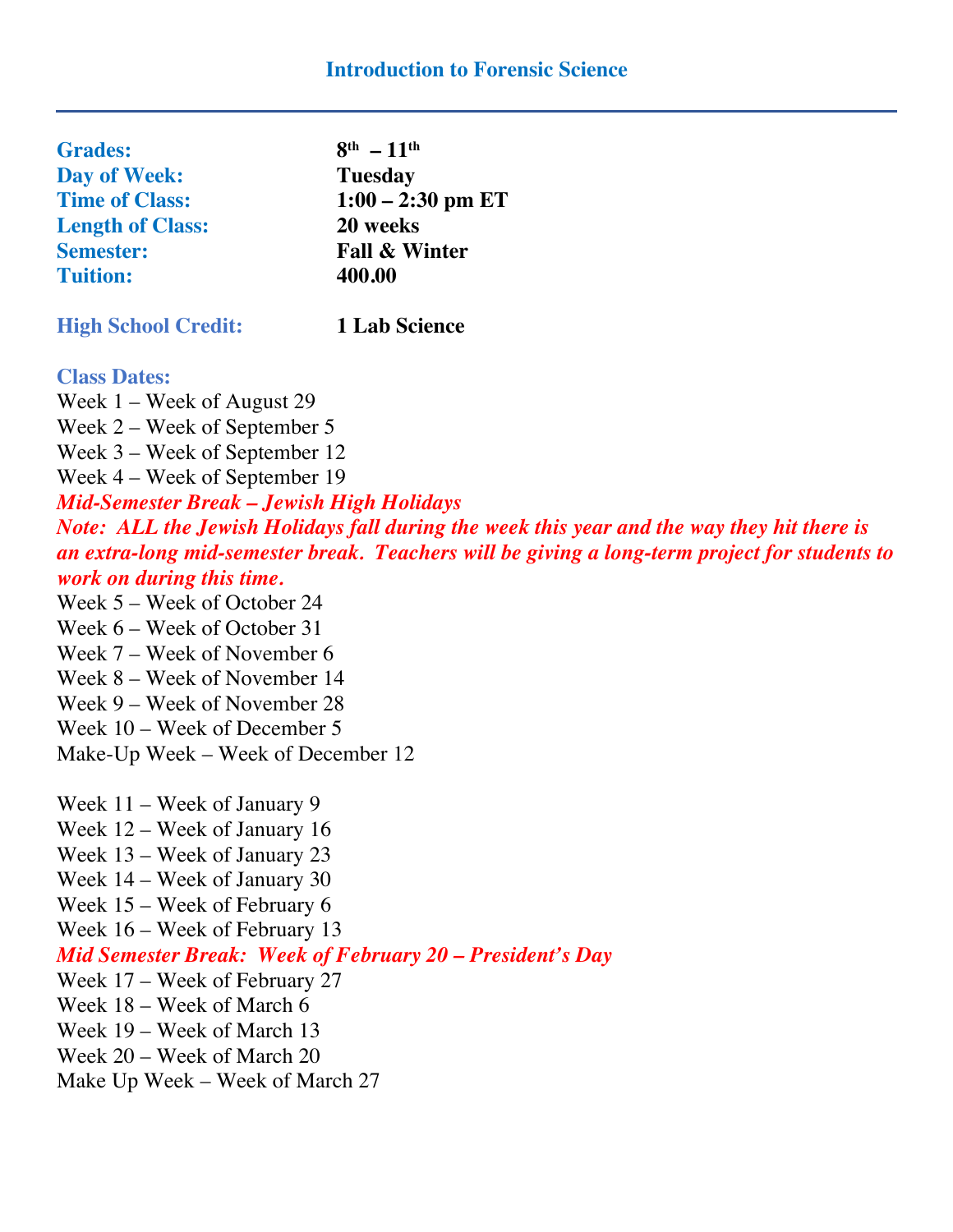**Instructor's Name: Sarah Pope Instructor's Email: sarah@ebbingtides.com Instructor's Phone: (757) 567-4601 Instructor's Whats App: (757) 567-4601**

## **Description of Class:**

This is an introductory course in all things Forensic Science. Students will sharpen their sleuthing skills by applying deductive reasoning to weekly "crime files", discover various career pathways in forensic science, as well as, form a solid foundation in blood splatter analysis, dactylography, forensic pathology, botany and entomology.

## **Class Approach:**

This course is designed to give students a broader understanding of what a forensic scientist does. Through hands on labs, internet quests, and job shadowing opportunities, students will take an interactive approach to online Forensic Science.

## **Goals:**

Using case studies, online simulations, at home labs, videos and readings, students will gain a deeper understanding of forensic science.

## **Textbook:**

The teacher will provide a PDF file of *Forensic Science: Fundamentals and Investigation.* 

Students who wish to purchase the book may do so using the following ISBN: *Forensic Science: Fundamentals and Investigation.*  Student Edition ISBN 13: 978-0-538-44586-3 Student Edition ISBN 10: 0-538-44586-6

## **Additional Supplies/Resources Needed:**

- Webcam
- Headset/with microphone
- Printer
- writing utensils and paper
- Notebook or binder
- Scissors & glue
- Video recording capabilities (webcam or mobile device can be used)

Most of the items needed for labs are everyday items you may already have in your kitchen. Some materials include:

- Ink pad
- Balloons
- Red paint
- Flowers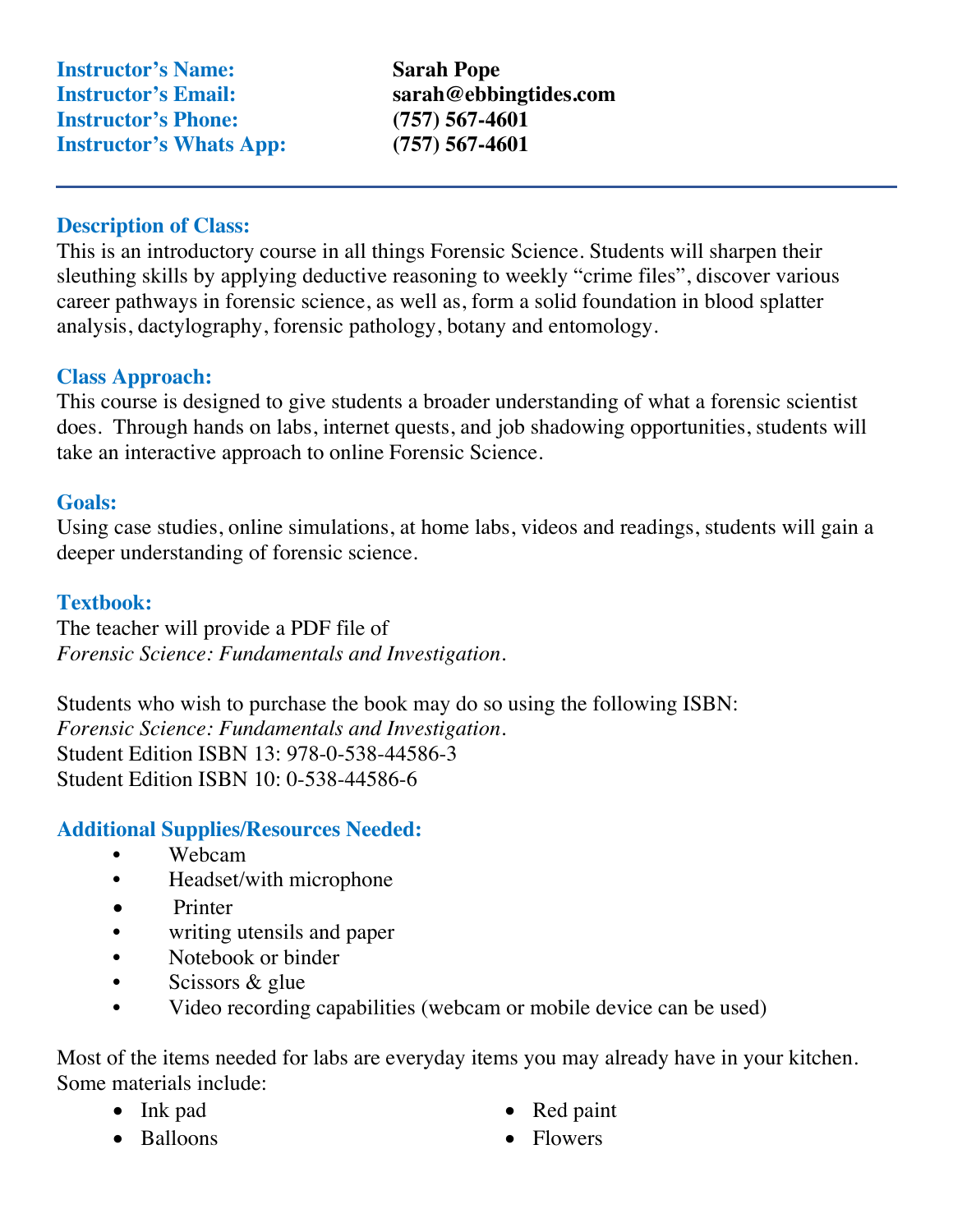- Shoes Mud
- 

## **Weekly Homework:**

Expect at least 2 hours of homework per week, including readings, graphing, labs, and questions.

#### **Homework Policy:**

All homework is expected to be completed by the due date. Quizzes and graded online assignments are developed using homework questions.

## **Additional Policies:**

Attendance and participation during class and discussions in expected of all students.

## **Evaluation:**

Weekly quizzes and labs will be assigned. **Grading Scale:** 

| Weekly assignments $25\%$ |     |
|---------------------------|-----|
| Labs                      | 25% |
| <b>Quizzes</b>            | 25% |
| Projects                  | 25% |

# **Anticipated Weekly Course Schedule:**

| <b>Week</b> | <b>Topic</b>                              |  |
|-------------|-------------------------------------------|--|
| Week 1      | <b>Introduction to Forensic Science</b>   |  |
| Week 2      | <b>Fields of Forensic Science</b>         |  |
| Week 3      | <b>Observation Skills &amp; Deductive</b> |  |
|             | <b>Reasoning</b>                          |  |
| Week 4      | <b>CSI</b> Team                           |  |
| Week 5      | <b>Types of Evidence &amp; Evidence</b>   |  |
|             | <b>Collection</b>                         |  |
| Week 6      | <b>Fingerprints 101</b>                   |  |
| Week 7      | <b>Fingerprint Analysis Lab</b>           |  |
| Week 8      | <b>Hand Writing Analysis</b>              |  |
| Week 9      | Death: Manor, mechanism, & Cause          |  |
| Week 10     | <b>Forensic Pathology</b>                 |  |